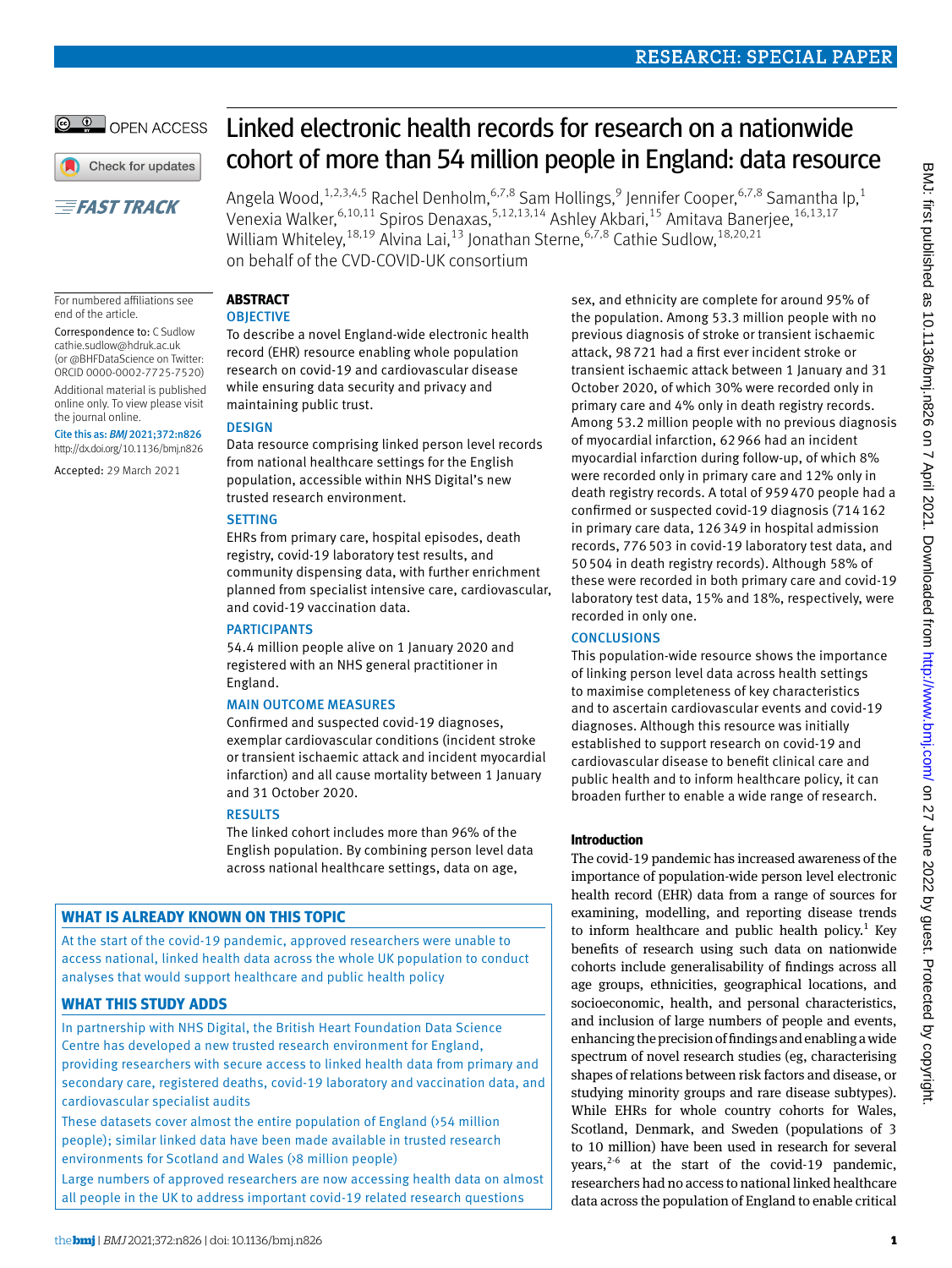research to support healthcare decisions and public health policy. There were two main reasons for this: the collection of comprehensive, linkable primary care data did not exist nationally and there was no secure, privacy protecting mechanism for researchers to access and conduct population-wide research using national datasets linked across different parts of the health data system (eg, from primary care, hospitals, death registries, laboratories). EHR research in England to date has therefore not been able to take advantage of the statistical power of studying a population of almost 60 million people, and clinical, public health, and policy insights have directly represented only a subset of the population. Hence there remains a need for accessible, nationwide health data in England for research, while ensuring participant safety and maintaining public trust.

Motivated by the public health importance of fully understanding the relation between covid-19 and cardiovascular disease (CVD), the British Heart Foundation (BHF) Data Science Centre<sup>7</sup> established the CVD-COVID-UK initiative.<sup>8</sup> This partnership with national health data custodians in the four nations of the UK aims to provide linked, nationally collated EHRs for the whole population of the UK for approved research within secure, privacy protecting environments. Although established initially to support research into the impact of CVDs, and related treatment and risk factors, on covid-19 and the impact of covid-19 on CVDs, these linked EHR resources will, with appropriate ethical and regulatory approvals, be able to support a wide range of research studies. These could include investigations of the links between the full spectrum of risk factors and health states documented in EHRs and covid-19, the impact of the pandemic on health service activity and provision for non-covid-19 conditions, the nature and determinants of long covid, and the benefits and risks of covid-19 vaccination. Research possibilities also include myriad studies of associations between risk factors and health outcomes beyond the pandemic, health and disease surveillance, quality assurance of health services, and planning recruitment to and follow-up in randomised trials.

In this paper we describe key features of the new English component of this UK-wide effort: a nationwide linked health data resource, provided within a new trusted research environment for England, developed in partnership with NHS Digital.<sup>9</sup> We use descriptive analyses of the currently available data to illustrate the importance for whole population research studies of linking EHRs from across different health settings.

#### **Methods**

#### Data resources

The newly established NHS Digital Trusted Research Environment (TRE) for England provides researchers with secure, remote access to linked, person level EHR data from national health settings. The data sources currently available include primary care data, hospital episodes (covering inpatient, outpatient,

emergency department, and critical care episodes), registered deaths (including causes of death), covid-19 laboratory tests, and community dispensed medicines (table 1, fig 1, CVD-COVID-UK Dataset dashboard,  $^{10}$ CVD-COVID-UK Dataset trusted research environment asset in Health Data Research Innovation Gateway).<sup>11</sup> Further incorporation of specialist intensive care, cardiovascular audit, hospital electronic prescribing, and covid-19 vaccination data are planned soon.

Supplementary figure 1 shows how data generated in hospitals, general practices, community pharmacies, covid-19 NHS and commercial testing services, covid-19 vaccination services, and registry offices flow to NHS Digital. Regular flows to NHS Digital of specialist intensive care and cardiovascular audit data from several different providers were established for the first time during 2020. Furthermore, the new primary care dataset established during spring 2020 by the GP Extraction Service, is the most comprehensive yet to flow to NHS Digital.

#### Data processing and linkage

The processing and quality checks applied by data providers and processors before arriving into and within NHS Digital vary by dataset (see notes accompanying supplementary figure 1 for full details). Linkage between datasets is enabled by NHS Digital's Master Person Service, $12$  which aims to match multiple records with 99% accuracy for each person from different clinical computer systems (eg, hospitals and general practices) to a single unique identifier, the National Health Service number representing a single person. NHS numbers that are included in records are cross checked with associated personal details, including age, sex, and postcode, within the Personal Demographics Service. If the NHS number is verified, no further processing is required. If the NHS number cannot be verified or is not provided, the Master Person Service then attempts to match the records to a single NHS number held in the Personal Demographics Service. The Master Person Service checks the personal details in the submitted data file for closeness to the data held in the Personal Demographics Service and produces an associated match confidence score. Each unique person specific NHS number is replaced with a non-identifying unique master key (or pseudoidentifier), which enables linkage of people's records between datasets. At present this score is not provided at person level within each dataset, although work is ongoing within NHS Digital to enable this in the future. However, NHS Digital's monthly reports for data quality maturity index indicate that 97-100% of records submitted to NHS Digital each month include information on NHS number and other key personal variables, providing confidence in the accuracy of the matching process.<sup>13</sup>

#### Data resource access: NHS Digital TRE for England

On behalf of the CVD-COVID-UK consortium, the BHF Data Science Centre requested access to the data sources through the NHS Digital online Data Access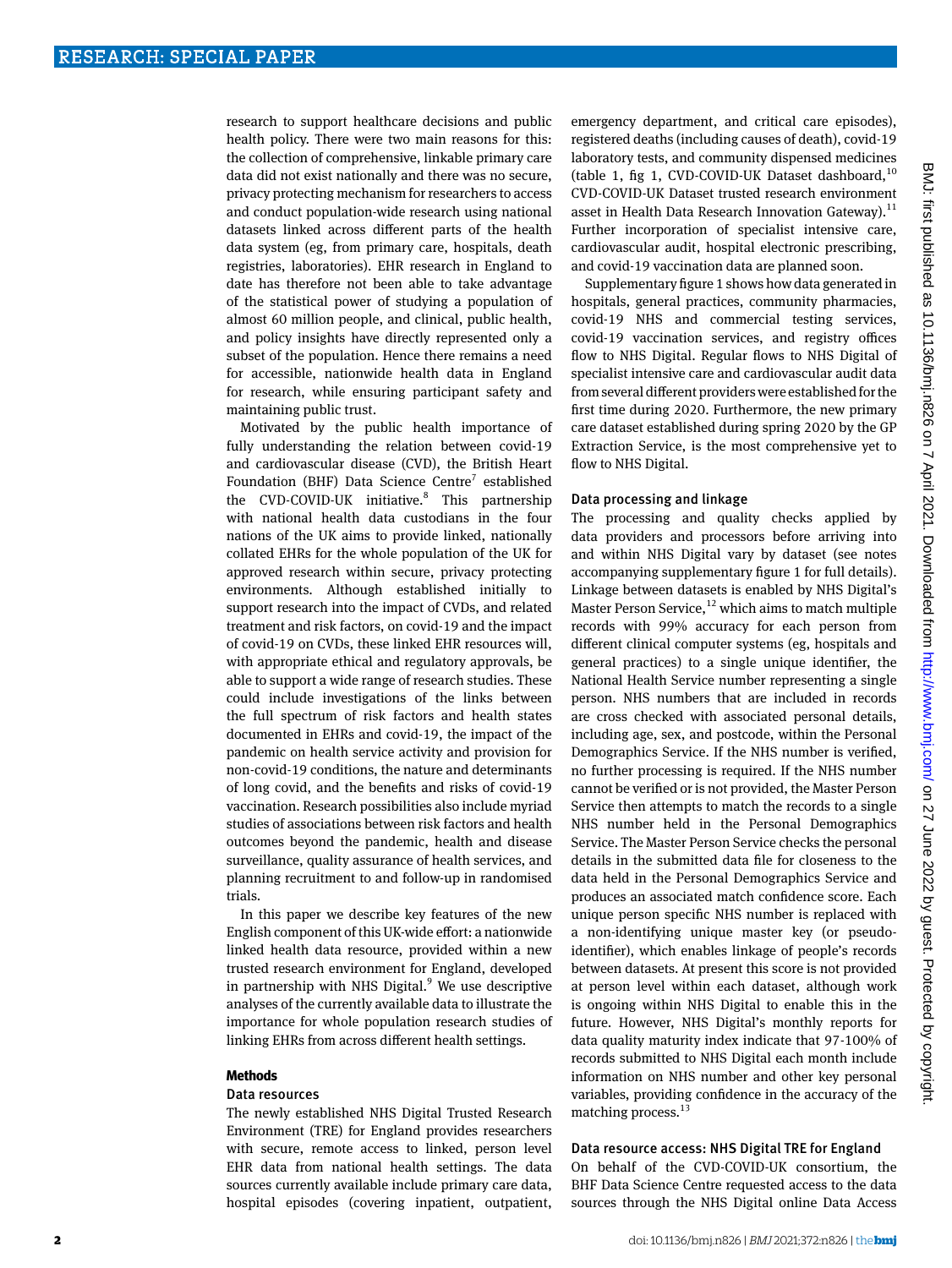| Table 1   Overview of available and planned linked resources         |                                                                                                                                                                                                                                                                                                                                                                                                                                                                          |  |  |  |  |  |  |
|----------------------------------------------------------------------|--------------------------------------------------------------------------------------------------------------------------------------------------------------------------------------------------------------------------------------------------------------------------------------------------------------------------------------------------------------------------------------------------------------------------------------------------------------------------|--|--|--|--|--|--|
| Availability of population-wide linked<br>data, and data description | Data resource                                                                                                                                                                                                                                                                                                                                                                                                                                                            |  |  |  |  |  |  |
| Available January 2021                                               |                                                                                                                                                                                                                                                                                                                                                                                                                                                                          |  |  |  |  |  |  |
| Primary care                                                         | GDPPR: General Practice Extraction Service (GPES) data for pandemic planning and research                                                                                                                                                                                                                                                                                                                                                                                |  |  |  |  |  |  |
| Hospital episodes                                                    | Secondary Uses Service (SUS+) and Hospital Episode Statistics (HES) including: Emergency Care Dataset (ECDS), admitted<br>participant care, adult critical care, and outpatients                                                                                                                                                                                                                                                                                         |  |  |  |  |  |  |
| Death registry                                                       | Office for National Statistics (ONS) death registrations                                                                                                                                                                                                                                                                                                                                                                                                                 |  |  |  |  |  |  |
| Laboratory tests for covid-19                                        | Public Health England (PHE) Second Generation Surveillance System (SGSS) test data results for covid-19 (pillars 1 and 2)                                                                                                                                                                                                                                                                                                                                                |  |  |  |  |  |  |
| Community dispensing data                                            | NHS Business Services Authority (BSA) community dispensing data                                                                                                                                                                                                                                                                                                                                                                                                          |  |  |  |  |  |  |
| To become available during 2021                                      |                                                                                                                                                                                                                                                                                                                                                                                                                                                                          |  |  |  |  |  |  |
| Intensive care unit                                                  | Intensive Care National Audit and Research Centre (ICNARC) data                                                                                                                                                                                                                                                                                                                                                                                                          |  |  |  |  |  |  |
| Cardiovascular specialist audit<br>and registry data                 | National Institute for Cardiovascular Outcomes Research (NICOR) datasets including: myocardial infarction national audit<br>programme, adult percutaneous coronary interventions, national heart failure audit, cardiac rhythm management audit,<br>congenital heart disease in children and adults, adult cardiac surgery audit, NICOR health technology registries<br>Sentinel Stroke National Audit Programme (SSNAP) data<br>National Vascular Registries (NVR) data |  |  |  |  |  |  |
| National covid-19 vaccination data                                   | National immunisation management system covid-19 vaccination dataset<br>Adverse reactions dataset for covid-19 vaccination                                                                                                                                                                                                                                                                                                                                               |  |  |  |  |  |  |
| Hospital electronic prescribing data                                 |                                                                                                                                                                                                                                                                                                                                                                                                                                                                          |  |  |  |  |  |  |

Request Service<sup>14</sup> and received approval for the CVD-COVID-UK research programme (reference No DARS-NIC-381078-Y9C5K) following discussion with NHS Digital's Independent Group Advising on the Release of Data (IGARD). $15$  A data sharing agreement with NHS Digital allows approved researchers based in UK research organisations (universities and NHS bodies) that jointly sign this agreement to access the data held within the NHS Digital TRE service for England.<sup>16</sup> The BHF Data Science Centre coordinates an approvals and oversight board (including representation from NHS Digital, participating research organisations, and lay members), which ensures that research projects undertaken fall within the scope of the ethical and regulatory approvals for the CVD-COVID-UK consortium programme. The trusted research environment provides secure storage and remote data access, avoiding the need for any person level data to leave NHS Digital (fig 1).

The NHS Digital TRE team provides named, approved researchers with secure log in details for remote access. Users of the trusted research environment can access data within NHS Digital's data platform, where they can interrogate, manage, analyse, and visualise data using Databricks, a collaborative analytics platform that supports SQL and Python, and R Studio, a data analysis environment for R. Other analytical tools (eg, Stata) are to be made available soon. Flexible cloud compute is available through Amazon Web Services. The CVD-COVID-UK consortium's data management and methods group has created user guides that explain how to navigate the environment; show where to find the data, data dictionaries, collaborative and personal work spaces and folders, and spaces for imported files (eg, phenotype code lists from external code libraries); and provide rules for database etiquette. NHS Digital hosts a regular user forum to consult with users on further developments in the NHS Digital TRE and



Fig 1 | Overview of current (in bold) and planned data flows into NHS Digital Trusted Research Environment (TRE) for England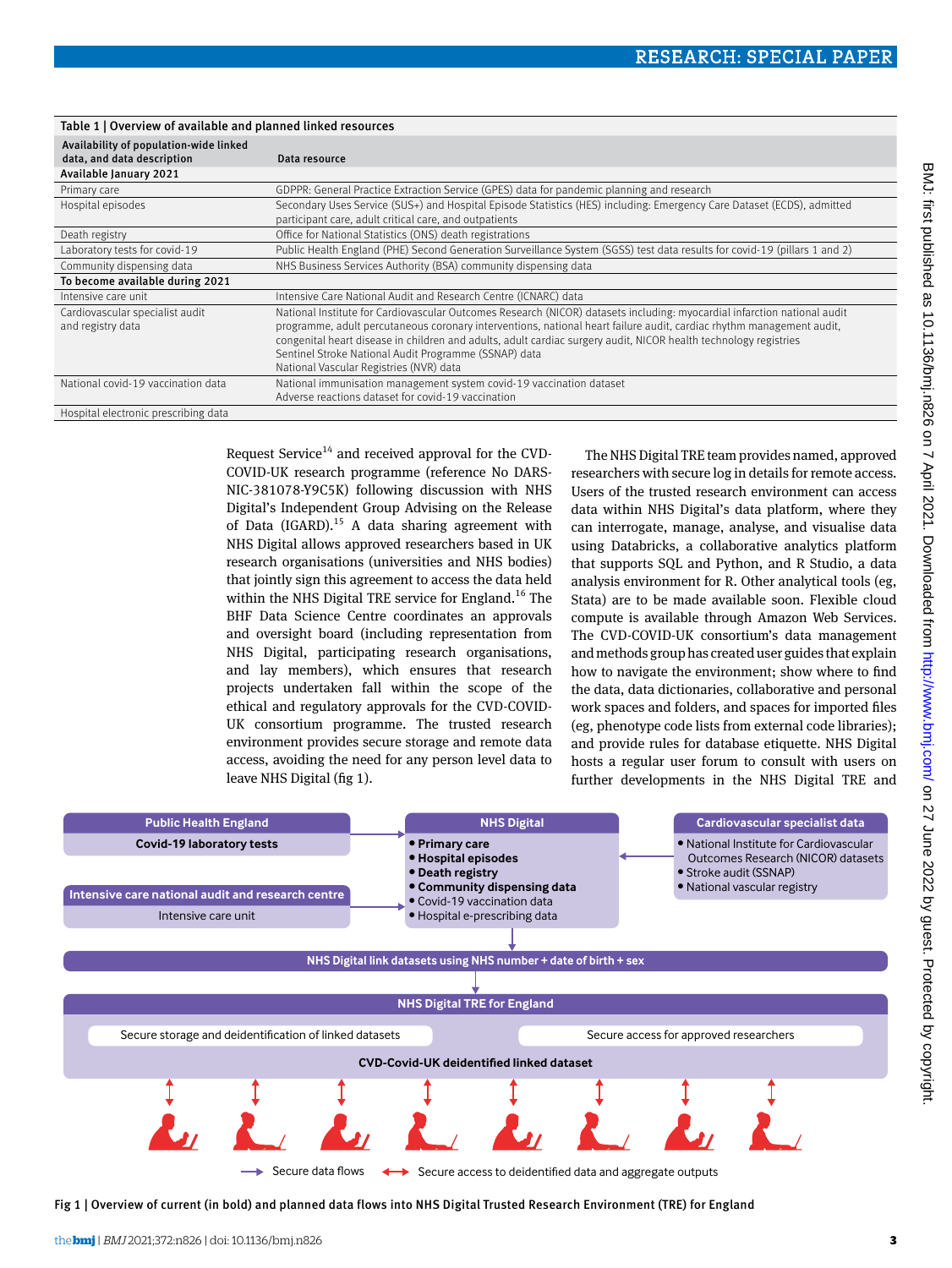runs a service to deal with problems and queries from users.

## CVD-COVID-UK consortium: aims, membership, and principles

The CVD-COVID-UK consortium aims to use analyses of UK population-wide linked EHR data to investigate the effects of CVDs, related risk factors, and treatments on susceptibility to and poor outcomes from covid-19; the direct impact of SARS-CoV-2 infection on acute cardiovascular complications and longer term cardiovascular risk; and the indirect impact of the pandemic on the presentation, diagnosis, management, and outcomes of CVDs.<sup>8</sup> Lay summaries of approved projects are published on the consortium's web page.<sup>8</sup> All consortium members (currently more than 130 people from 40 research or NHS organisations, including NHS data custodians) commit to: conducting research according to the "five safes"<sup>17</sup>; an inclusive approach that enables additional researchers to join

the consortium as work evolves; and the open sharing of research protocols, analysis code, and phenotype code lists and algorithms (through the BHF Data Science Centre Github repository and, for phenotypes, the Health Data Research UK Phenotype Library).<sup>18 19</sup>

Researchers based in UK research organisations, including universities, NHS bodies, and charities, can join the consortium provided they are willing and able to agree to its principles, and they can access the data within the NHS Digital TRE provided their organisation is willing and able to sign the joint data sharing agreement with NHS Digital. A streamlined mechanism for requesting information and potential data access is available through the Health Data Research UK Innovation Gateway.<sup>11</sup> The consortium does not currently have any members based in non-UK organisations and has not yet explored data access for such researchers with NHS Digital, but in the meantime it welcomes contributions from the international research community through collaboration with

| Table 2   Key details of main data resources                                        |                                                                                                                                                                   |                                                                                                                                                                                 |                                                                                                                                                                                                       |                                                                                                                                          |                                                                                                                                                                          |                                                                                   |  |  |  |
|-------------------------------------------------------------------------------------|-------------------------------------------------------------------------------------------------------------------------------------------------------------------|---------------------------------------------------------------------------------------------------------------------------------------------------------------------------------|-------------------------------------------------------------------------------------------------------------------------------------------------------------------------------------------------------|------------------------------------------------------------------------------------------------------------------------------------------|--------------------------------------------------------------------------------------------------------------------------------------------------------------------------|-----------------------------------------------------------------------------------|--|--|--|
|                                                                                     | Primary care                                                                                                                                                      | <b>Hospital episodes</b>                                                                                                                                                        |                                                                                                                                                                                                       | Death registry                                                                                                                           | <b>Laboratory tests</b><br>for covid-19                                                                                                                                  | Community<br>dispensing                                                           |  |  |  |
|                                                                                     | Name of resource GDPPR: General Practice<br><b>Extraction Service (GPES)</b><br>data for pandemic planning<br>and research                                        | Secondary Uses Service<br>$(SUS+)$                                                                                                                                              | Hospital Episode<br>Statistics (HES)<br>including: Emergency<br>Care Dataset (ECDS),<br>admitted participant<br>care, adult critical care,<br>outpatients                                             | Civil<br>Registration-Deaths<br>(Office for National<br>Statistics) asset)                                                               | Public Health England<br>(PHE) Second<br>Generation<br>Surveillance System<br>(SGSS) covid-19 test<br>results                                                            | <b>NHS Business</b><br>Services Authority<br>(BSA) community<br>dispensing data   |  |  |  |
| Who is included?                                                                    | People registered with a<br>general practice in England,<br>without a registered<br>objection to sharing of data<br>with NHS Digital, alive on 1<br>November 2019 | People receiving treatment<br>or care at an NHS hospital<br>in England                                                                                                          | People receiving<br>treatment or care at an<br>NHS hospital in England                                                                                                                                | All people with a<br>registered death in<br>England                                                                                      | People with a<br>laboratory confirmed<br>polymerase chain<br>reaction positive test<br>result under pillar 1 or<br>pillar 2 testing guidelines                           | People with at least<br>one prescription<br>dispensed in the<br>community         |  |  |  |
|                                                                                     | What is recorded? Personal characteristics,<br>diagnoses, symptoms, signs,<br>prescriptions, referrals,<br>immunisations, behavioural<br>factors, tests           | Diagnoses, procedures,<br>personal characteristics<br>(including ethnicity and<br>area level deprivation),<br>admission and discharge<br>dates, hospital and other<br>variables | Diagnoses, procedures,<br>personal characteristics<br>(including ethnicity and<br>area level deprivation),<br>admission and discharge subdistrict, place of<br>dates, hospital and<br>other variables | Date of death, date<br>death was registered,<br>sex, underlying cause<br>of death, district,<br>death (code,<br>establishment, and type) | Personal characteristics<br>(age, sex, ethnicity, lower dispensed drugs<br>layer super output areas),<br>date of specimen,<br>laboratory report,<br>reporting laboratory | Information on<br>(name, strength,<br>substance,<br>quantity)                     |  |  |  |
| How are records<br>coded?                                                           | SNOMED-CT                                                                                                                                                         | ICD-10 (international<br>classification of diseases.<br>10th revision), OPCS-4<br>(operating procedure<br>codes, version 4)                                                     | ICD-10, OPCS-4,<br>proprietary emergency<br>care codes                                                                                                                                                | $ICD-10$                                                                                                                                 | Not coded                                                                                                                                                                | <b>British National</b><br>Formulary<br>Dictionary of<br>Medicines and<br>Devices |  |  |  |
| Period of record<br>dates                                                           | From the earliest record for<br>each person to present                                                                                                            | November 2019 to present April 1997 to present                                                                                                                                  |                                                                                                                                                                                                       | April 1997 to present                                                                                                                    | March 2020 to present                                                                                                                                                    | April 2018 to<br>present                                                          |  |  |  |
| Frequency of<br>provision, and<br>time lag                                          | Extracted fortnightly, up to<br>date at time of each extract                                                                                                      | Daily flows into NHS Digital, Updated monthly (from<br>up to date on submission<br>for completed episodes of<br>care from submitting trusts real time                           | SUS) within NHS Digital,<br>about 2 months behind                                                                                                                                                     | Weekly flows into NHS<br>Digital, up to date at<br>time of provision                                                                     | Provided daily to NHS<br>Digital, up to date at<br>time of provision                                                                                                     | Updated monthly,<br>about 7-11 weeks<br>behind real time                          |  |  |  |
| No of people with 57 908 487<br>records (before<br>quality assurance<br>exclusions) |                                                                                                                                                                   | 7153569                                                                                                                                                                         | 61958690                                                                                                                                                                                              | 14643921                                                                                                                                 | 884311                                                                                                                                                                   | 44546519                                                                          |  |  |  |
| Total No of<br>records                                                              | 4937121423                                                                                                                                                        | 2781364103                                                                                                                                                                      | 365438996                                                                                                                                                                                             | 18815693                                                                                                                                 | 1160138                                                                                                                                                                  | 2796440797                                                                        |  |  |  |
| No of people<br>known to be alive<br>on 1 January<br>2020                           | 54388181                                                                                                                                                          | 6251673                                                                                                                                                                         | 42582312                                                                                                                                                                                              | 417236                                                                                                                                   | 776503                                                                                                                                                                   | 40623625                                                                          |  |  |  |
| Total No of<br>records among<br>people alive on 1<br>January 2020                   | 4870642482                                                                                                                                                        | 2491646379                                                                                                                                                                      | 228933294                                                                                                                                                                                             | 457412                                                                                                                                   | 988174                                                                                                                                                                   | 2329914169                                                                        |  |  |  |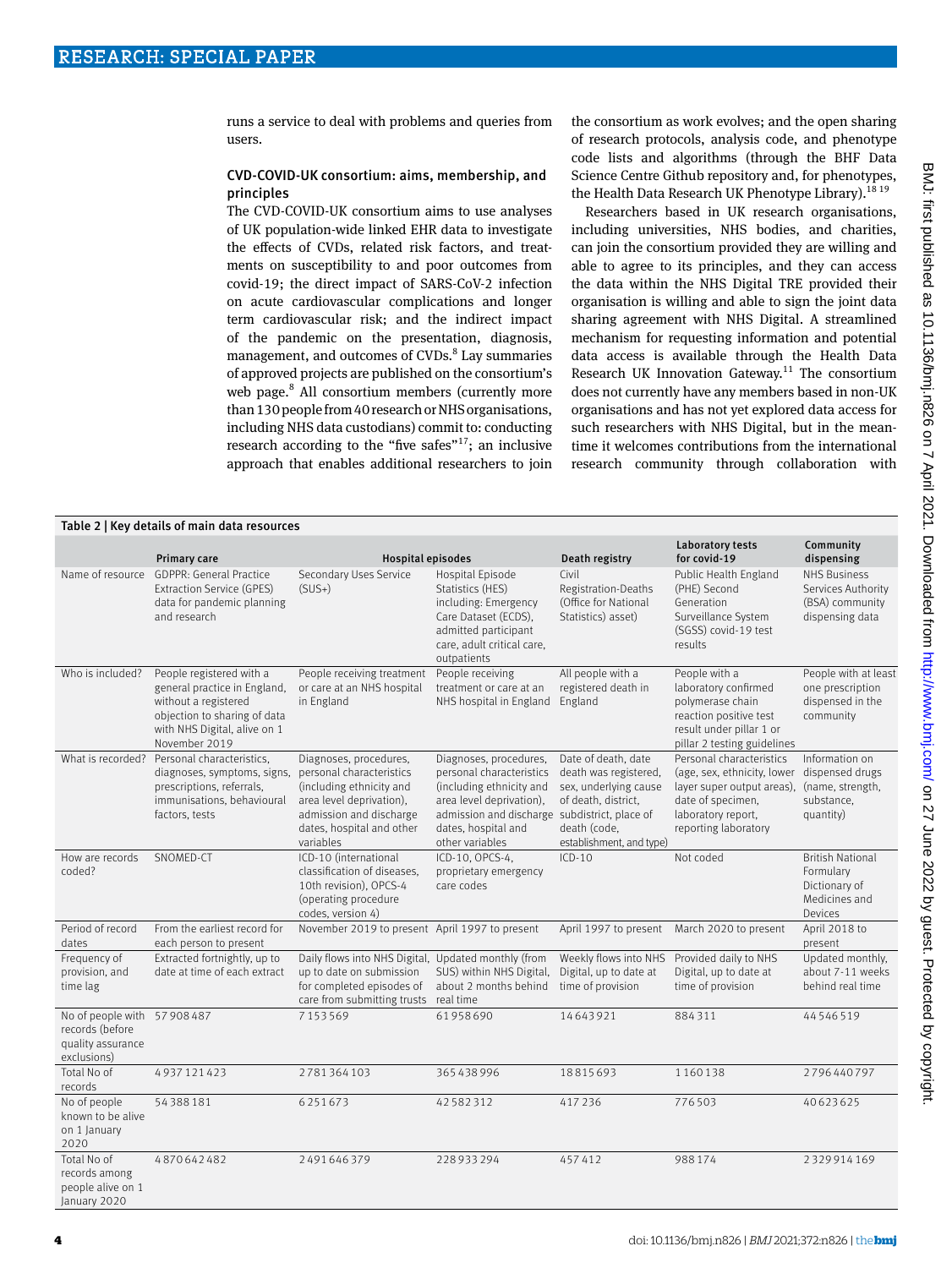UK based consortium members (see supplementary annexe 1).

As a result of demand from researchers, in particular those addressing questions of critical policy relevance for the UK government chief scientific adviser's national core studies programme, established to coordinate the UK's covid-19 research response,<sup>20</sup> the BHF Data Science Centre is currently seeking to extend the ethics and regulatory approvals for the consortium's research programme. This will enable it to cover a comprehensive range of covid-19-relevant research that can be conducted using national linked EHRs.

#### Data updates

All the datasets are updated regularly within NHS Digital's internal systems (between daily and fortnightly depending on the dataset) and have a variable lag behind real time at the point of update (table 2). The datasets are currently refreshed in the NHS Digital TRE on a synchronised monthly schedule, but more frequent updates (eg, weekly or daily) can be requested according to clinical, public health, and health policy research needs.

#### Data security, privacy, and confidentiality

The data within the NHS Digital TRE are deidentified (ie, directly identifying data items, such as each person's name, address, NHS number, and exact date of birth, are removed) and pseudonymised (ie, each unique person specific NHS number is replaced with a non-identifying unique master key). Postcodes are replaced with lower layer super output areas that can be converted to indices of multiple deprivation. $21$  NHS Digital also operates a "safe outputs" service: although approved researchers work with record level and person level data within the trusted research environment, only summary, aggregate results can be extracted, subject to approval through disclosure control processes and rules, which follow similar principles to those used by other established trusted research environments, such as the Secure Anonymised Information Linkage (SAIL) Databank for Wales $^{22}$  and the Scottish National Data Safe Haven. $^{23}$  This ensures that no output that might be placed in the public domain contains information that could be used either on its own or in conjunction with other data to identify a person.

## Derivation of participant characteristics and disease diagnoses

For descriptive analyses, we defined a linked cohort as all people in the primary care data known to be alive on 1 January 2020, excluding those who had either died before or were born on or after that date (as recorded in the death registry and in the primary care records, respectively). We censored follow-up on 31 October 2020, the latest common record date across the datasets. We defined eligible records within the hospital episodes, death registry, and covid-19 laboratory test results as those that could be linked by their unique master key to a person included in the primary care data.

We combined primary care and hospital episodes records (covering inpatient, outpatient, emergency department, and critical care episodes) from before the index date of 1 January 2020 to define key characteristics, including sex, age, and ethnicity (categorised into white, mixed, Asian and Asian British, black and black British, and other ethnic groups). For each characteristic, we extracted the most recent record from the primary care data if available, otherwise we used the most recent record from the hospital episodes records. Characteristics were classified as "unknown" for people with no records. Using previously validated phenotypes from the CALIBER resource, $24$  we defined previous diagnoses of myocardial infarction (yes or no), stroke or transient ischaemic attack (defined as ischaemic stroke, haemorrhagic stroke, unspecified stroke, or transient ischaemic attack) (yes or no), diabetes (yes or no), and obesity (yes or no) from Systematized Nomenclature of Medicine Clinical Terms (SNOMED-CT) concept codes in the primary care data and from ICD-10 (international classification of diseases, 10th revision) codes in the hospital episodes (main or secondary diagnostic code position in the admitted patient care component of the Hospital Episode Statistics data) recorded before 1 January 2020. For primary care phenotypes, we translated and expanded the phenotypes defined in Read Terms V2 to SNOMED-CT and cross referenced them with codes in the primary care dataset. $25$  Two clinicians independently reviewed all phenotype code lists and, when applicable, classified ICD-10 terms and SNOMED-CT concepts into prevalent or incident diagnoses (supplementary tables  $1-4$ ).<sup>19</sup>

We ascertained people with a first ever incident myocardial infarction or stroke or transient ischaemic attack as those with no diagnosis of myocardial infarction or stroke or transient ischaemic attack before 1 January 2020 and with a diagnosis SNOMED-CT or ICD-10 code appearing in the primary care data, hospital episodes (main or secondary diagnostic code position in the admitted patient care component of the Hospital Episode Statistics data), or death registry (underlying or contributing cause of death) between 1 January and 31 October 2020 (phenotype algorithms provided in supplementary tables 1 and 2). $^{19}$ 

We ascertained people with a confirmed or suspected covid-19 diagnosis as those with a positive polymerase chain reaction or antigen test result from the covid-19 laboratory test data, with a specimen date on or before 31 October 2020; or with a covid-19 diagnosis SNOMED-CT concept code appearing in the primary care data, with event date on or before 31 October 2020; or with a diagnosis ICD-10 code appearing in the hospital episodes (main or secondary diagnostic code position in the admitted patient care component of the Hospital Episode Statistics), with admission date on or before 31 October 2020; or with a death registration including a diagnosis ICD-10 code (as underlying or contributing cause), with date of death on or before 31 October 2020. Supplementary table 5 provides definitions for all covid-19 phenotypes.<sup>19</sup>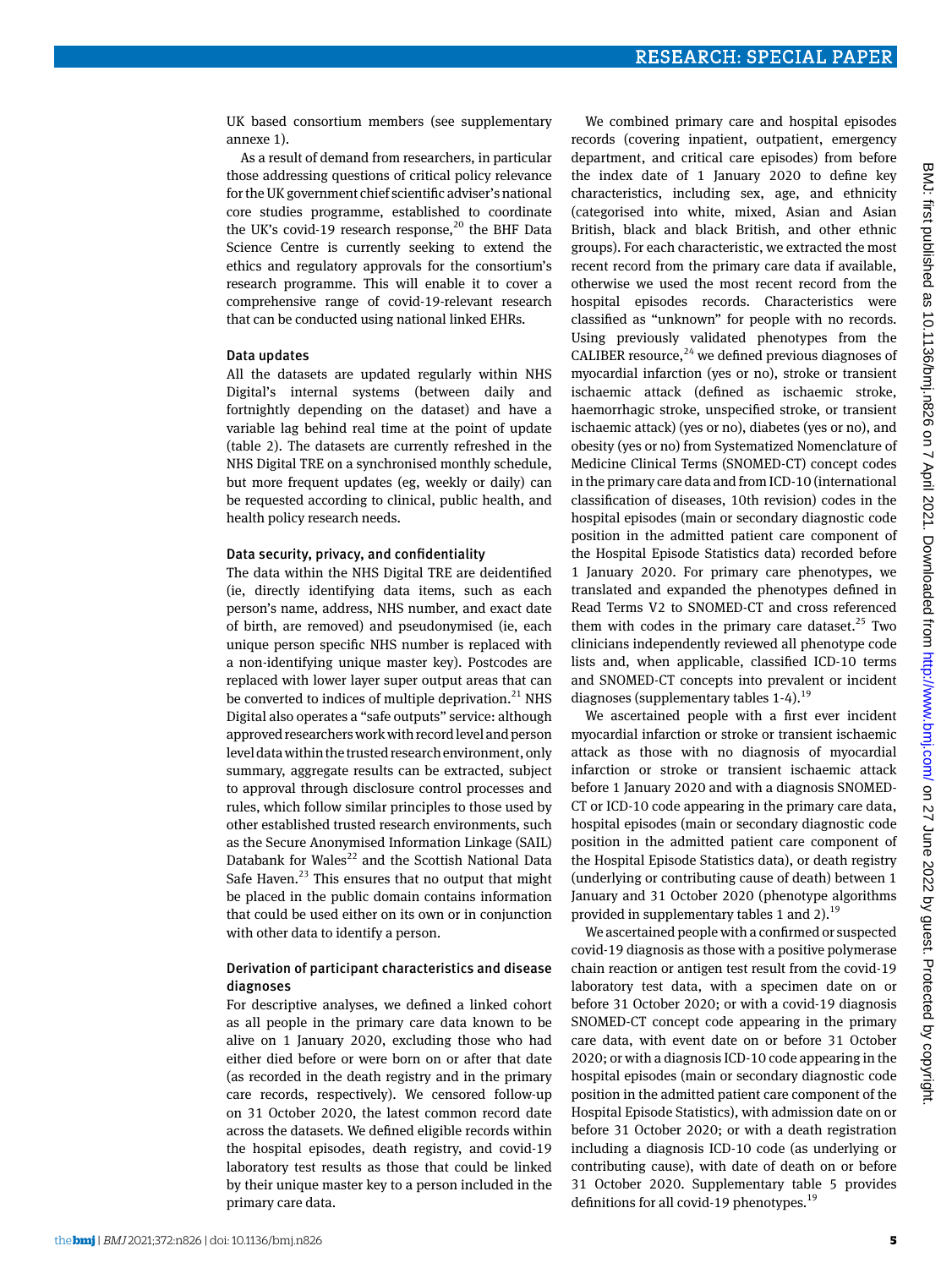Table 3 | Characteristics of linked cohort and of people with a confirmed or suspected covid-19 diagnosis, by data resource. Values are numbers (percentages) unless stated otherwise

|                                                                                                                                     |                                           | Source of data on confirmed or suspected covid-19 diagnoses (% of subgroup) |                            |                                    |                               |  |  |
|-------------------------------------------------------------------------------------------------------------------------------------|-------------------------------------------|-----------------------------------------------------------------------------|----------------------------|------------------------------------|-------------------------------|--|--|
| Characteristics                                                                                                                     | <b>Total population</b><br>$(n=54388181)$ | Primary care records<br>$(n=714162)$                                        | Laboratory<br>$(n=776503)$ | Hospital episodes*<br>$(n=126349)$ | Death registry<br>$(n=50504)$ |  |  |
| Sex:                                                                                                                                |                                           |                                                                             |                            |                                    |                               |  |  |
| Women                                                                                                                               | 27718313 (51.0)                           | 400 448 (1.4)                                                               | 424870 (1.5)               | 57789 (0.2)                        | 22 532 (0.1)                  |  |  |
| Men                                                                                                                                 | 26 661 385 (49.0)                         | 313558 (1.2)                                                                | 351383 (1.3)               | 68 329 (0.3)                       | 27716 (0.1)                   |  |  |
| Unknown                                                                                                                             | 8483 (0.0)                                | 156(1.8)                                                                    | 250(2.9)                   | 231(2.6)                           | 256(3.0)                      |  |  |
| Age group (years):                                                                                                                  |                                           |                                                                             |                            |                                    |                               |  |  |
| $0 - 17$                                                                                                                            | 11 188 814 (20.6)                         | 60571 (0.5)                                                                 | 68028 (0.6)                | 1827 (0.0)                         | 9(0.0)                        |  |  |
| 18-29                                                                                                                               | 7925142 (14.6)                            | 151304 (1.9)                                                                | 184885 (2.3)               | 4081(0.1)                          | 70(0.0)                       |  |  |
| $30 - 49$                                                                                                                           | 14701289 (27.0)                           | 207 672 (1.4)                                                               | 226 179 (1.5)              | 15828 (0.1)                        | 891 (0.0)                     |  |  |
| 50-69                                                                                                                               | 13026860 (24.0)                           | 179 977 (1.4)                                                               | 181399 (1.4)               | 35 070 (0.3)                       | 6963(0.1)                     |  |  |
| $\geq 70$                                                                                                                           | 7543288 (13.9)                            | 114 505 (1.5)                                                               | 115796 (1.5)               | 69 317 (0.9)                       | 42 316 (0.6)                  |  |  |
| Unknown                                                                                                                             | 2788 (0.0)                                | 133(4.8)                                                                    | 216(7.7)                   | 226(8.1)                           | 255(9.1)                      |  |  |
| Ethnicity:                                                                                                                          |                                           |                                                                             |                            |                                    |                               |  |  |
| White                                                                                                                               | 41786891 (76.8)                           | 556489 (1.3)                                                                | 588 550 (1.4)              | 99629 (0.2)                        | 43 328 (0.1)                  |  |  |
| Mixed                                                                                                                               | 1156060 (2.1)                             | 11810 (1.0)                                                                 | 14053(1.2)                 | 1748 (0.2)                         | 433(0.0)                      |  |  |
| Asian and Asian British                                                                                                             | 4589778 (8.4)                             | 95752 (2.1)                                                                 | 108 455 (2.4)              | 13 317 (0.3)                       | 3143(0.1)                     |  |  |
| <b>Black and black British</b>                                                                                                      | 1860340 (3.4)                             | 20863(1.1)                                                                  | 25051(1.3)                 | 6540 (0.4)                         | 1684(0.1)                     |  |  |
| Other                                                                                                                               | 2138019 (3.9)                             | 14334 (0.7)                                                                 | 18962 (0.9)                | 3221 (0.2)                         | 996(0.0)                      |  |  |
| Unknown                                                                                                                             | 2857093 (5.3)                             | 14914 (0.5)                                                                 | 21432 (0.8)                | 1894(0.1)                          | 920(0.0)                      |  |  |
| Previous diagnoses:                                                                                                                 |                                           |                                                                             |                            |                                    |                               |  |  |
| Stroke or transient<br>ischaemic attack:                                                                                            |                                           |                                                                             |                            |                                    |                               |  |  |
| <b>No</b>                                                                                                                           | 53 191 717 (97.8)                         | 685 197 (1.3)                                                               | 745 978 (1.4)              | 108 5 96 (0.2)                     | 39 4 27 (0.1)                 |  |  |
| Yes                                                                                                                                 | 1196464 (2.2)                             | 28965 (2.4)                                                                 | 30525 (2.6)                | 17753(1.5)                         | 11077 (0.9)                   |  |  |
| Myocardial infarction:                                                                                                              |                                           |                                                                             |                            |                                    |                               |  |  |
| No                                                                                                                                  | 53 250 900 (97.9)                         | 689 909 (1.3)                                                               | 750466 (1.4)               | 110 106 (0.2)                      | 41415 (0.1)                   |  |  |
| Yes                                                                                                                                 | 1137281 (2.1)                             | 24253(2.1)                                                                  | 26037(2.3)                 | 16243(1.4)                         | 9089(0.8)                     |  |  |
| Obesity:                                                                                                                            |                                           |                                                                             |                            |                                    |                               |  |  |
| No                                                                                                                                  | 49 827 060 (91.6)                         | 625 911 (1.3)                                                               | 687 445 (1.4)              | 97 905 (0.2)                       | 40778 (0.1)                   |  |  |
| Yes                                                                                                                                 | 4561121 (8.4)                             | 88251 (1.9)                                                                 | 89058 (2.0)                | 28 4 4 4 (0.6)                     | 9726(0.2)                     |  |  |
| Diabetes:                                                                                                                           |                                           |                                                                             |                            |                                    |                               |  |  |
| <b>No</b>                                                                                                                           | 50778499 (93.4)                           | 642095 (1.3)                                                                | 700 133 (1.4)              | 88 262 (0.2)                       | 33 283 (0.1)                  |  |  |
| Yes                                                                                                                                 | 3609682 (6.6)                             | 72067 (2.0)                                                                 | 76370 (2.1)                | 38087 (1.1)                        | 17 221 (0.5)                  |  |  |
| the state of the property of the<br>the contract of the contract of the contract of the contract of the contract of the contract of |                                           |                                                                             |                            |                                    |                               |  |  |

From Hospital Episode Statistics-admitted patient care data

This manuscript was prepared in accordance with the REporting of studies Conducted using Observational Routinely-collected Data (RECORD) guidance (see supplementary annexe  $2$ ).<sup>26</sup>

#### Patient and public involvement

The lay panel of the UK National Institute for Health Research-BHF Cardiovascular Partnership reviews the CVD-COVID-UK programme every few months and provides feedback that informs ongoing and future research. In addition, lay people directly affected by CVD are members of the consortium and its approvals and oversight board, enabling cogeneration of research ideas and providing valuable perspective and input on research proposals, lay summaries, and research outputs.

#### **Results**

#### Overview of data resources

Table 2 provides an overview of the currently available primary care, hospital episodes, death registrations, covid-19 test data, and community dispensing data sources. Supplementary table 6 provides information on the data fields available, and definitions of these within each dataset, and supplementary table 7 summarises the codes included in the primary care dataset.

The primary care dataset includes healthcare information coded with SNOMED-CT concepts for all people registered with an English NHS general practice (excluding around 1.3 million people with a registered objection to their general practice records being provided to NHS Digital).<sup>25</sup> The dataset includes data from 98% of all English general practices across all relevant general practice computer system suppliers (TPP, EMIS, In Practice Systems, and Microtest) and holds about 4.9 billion records on 54.4 million people alive on 1 January 2020 (>96% of the total population of England based on the UK Office for National Statistics mid-2019 population estimate for England of  $56286961$ <sup>27</sup> Around 34000 SNOMED codes are included (>90% of all those currently extracted for a wide range of purposes by NHS Digital's GP Extraction Service), covering a broad range of diagnoses and procedures (from the start of each person's records) along with laboratory results, physical measurements, clinical referrals, and prescriptions (supplementary table 7). Although more than 900000 SNOMED codes are listed in UK and international releases, large numbers of these are either inactive or hardly used.

Administrative and clinical hospital episode data are available from both the Secondary Uses Service (SUS+) and Hospital Episode Statistics resources.<sup>27</sup> These data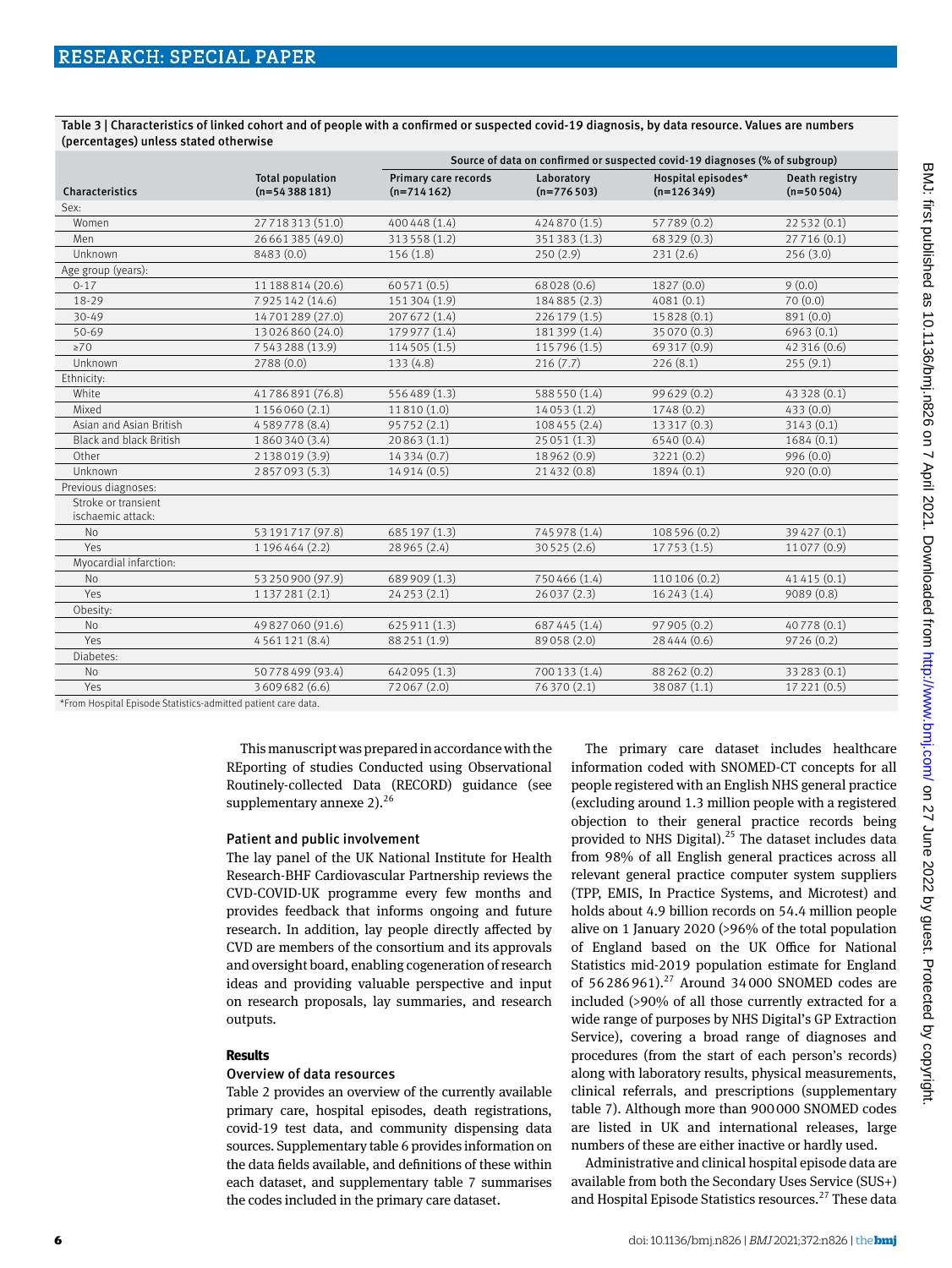include information on length of stay, diagnoses, and procedures during hospital admissions as well as on outpatient, emergency department, and critical care episodes. Diagnoses are coded with ICD-10 codes and procedures with OPCS-4 (operating procedure codes, version 4). $28$  The SUS+ resource contains raw data collected from NHS healthcare providers, representing the most up-to-date hospital episodes within NHS Digital (among hospitals making prompt and complete returns). These data are consolidated, validated, and cleaned monthly to form the Hospital Episode Statistics database.29 As a result, each month's Hospital Episode Statistics data become available about two months behind real time. Thereafter, a fixed update is produced for each full year of Hospital Episode Statistics data. Among the 54.4 million people included in our linked cohort, the SUS+ dataset holds 2.5 billion records for 6.3 million people (from November 2019 onwards) and the Hospital Episode Statistics dataset holds 0.2 billion records for 42.3 million people (from 1997 onwards).

Death registration data $^{11}$  flow daily to NHS Digital from the ONS civil registration dataset, including date, cause (coded with ICD-10), and place of death, and are available from April 1997. Deaths in England should be registered within five days of the date of death, although registration of a death is delayed in some situations.<sup>30 31</sup> Among the 54.4 million people in our linked cohort, 417236 died on or before 31 October 2020.

The Second Generation Surveillance System  $(SGSS)^{11}$  is the national laboratory reporting system used in England to capture routine laboratory data on mainly infectious diseases, including SARS-CoV-2, and antimicrobial resistance. SGSS provides reports daily to NHS Digital on positive covid-19 test results (including the test date) fed directly from pillar 1 pathology laboratories (ie, established laboratories in hospitals for patients as well as NHS key workers) and indirectly from pillar 2 laboratories (ie, new, centralised, mostly privately run laboratories, created specifically for covid-19 testing for the wider population). By 31 October 2020, a total of884341 people had at least one positive covid-19 test result recorded in the SGSS covid-19 laboratory test dataset, with 776503 (88%) linkable to the 54.4 million person cohort.

The community dispensing dataset, provided monthly to NHS Digital by the NHS Business Services Authority, contains person level information on NHS primary care prescriptions dispensed by community pharmacists, appliance contractors, and dispensing doctors in England, including the name and strength of drug coded from the British National Formulary Dictionary of Medicines and Devices.<sup>32</sup> Among the 54.4 million person cohort, there were dispensed drug records for more than 40.6 million people and about 2.3 billion records (from April 2018).

#### Personal characteristics and CVD incidence

Table 3 shows the characteristics of the linked cohort of 54.4 million people alive on 1 January 2020; 51% were women and 14% were aged 70 years or older, with a mean age of 40.0 years for men and 41.6 years for women. By linking and combining person level records from primary care and hospital episodes, ethnicity information is available for approximately 95% of people, among whom 63% have their ethnic group recorded in primary care and 92% in hospital episodes data (fig 2). A previous diagnosis of stroke or transient ischaemic attack or of myocardial infarction is recorded for 2.2% and 2.1% of people, respectively, whereas 7% and 8% people have a record indicating a previous diagnosis of diabetes and obesity, respectively. Among 53.3 million people with no previous diagnosis of stroke or transient ischaemic attack, 98721 had a first ever incident stroke or transient ischaemic attack between 1 January and 31 October 2020, 30% of which were recorded only in primary care (ie, not in hospital episodes or death registry data) and 4% only in death registry records (fig 2). Among 53.2 million people with no previous diagnosis of myocardial infarction, 62966 had an incident myocardial infarction during follow-up, 8% of which were recorded only in primary care and 12% only in death registry records (fig 2).

#### Diagnoses of covid-19

Among people in the linked cohort, 959470 had a confirmed or suspected covid-19 diagnosis between 1 January and 31 October 2020 (714162 in primary care data, 126349 in hospital admission records, 776503 in covid-19 laboratory test data, and 50504 in death registry records). Although 58% of these were recorded in both primary care and covid-19 laboratory test data, 15% and 18%, respectively, were recorded in only one (fig 3).

Although women were more likely to have a confirmed or suspected covid-19 diagnosis in their primary care records (1.4% women *v* 1.2% men and in covid-19 laboratory test data (1.5% *v* 1.3%), they were less likely to have a covid-19 diagnosis recorded in hospital episodes (0.21% *v* 0.26%) or on death certificates (0.08% *v* 0.10%). Older people were more likely to have a covid-19 diagnosis from hospital episodes and death registrations, although young adults were more likely to have covid-19 diagnoses recorded in covid-19 laboratory test data and primary care. People with unknown age or sex were more than 10 times more likely to have a covid-19 diagnosis recorded in hospital episodes or on death certificates. A higher proportion of Asian and Asian British people had a covid-19 diagnosis in primary care and in the covid-19 laboratory test data compared with other ethnicities. Such differences were not, however, observed in information from hospital episodes or death certificates. People with a previous diagnosis of stroke or transient ischaemic attack, myocardial infarction, obesity, or diabetes were more likely to have a covid-19 diagnosis recorded in all healthcare settings (table 3).

When compared with the latest Public Health England reports of covid-19 laboratory test results,  $33$ covid-19 related hospital admissions,  $34$  and deaths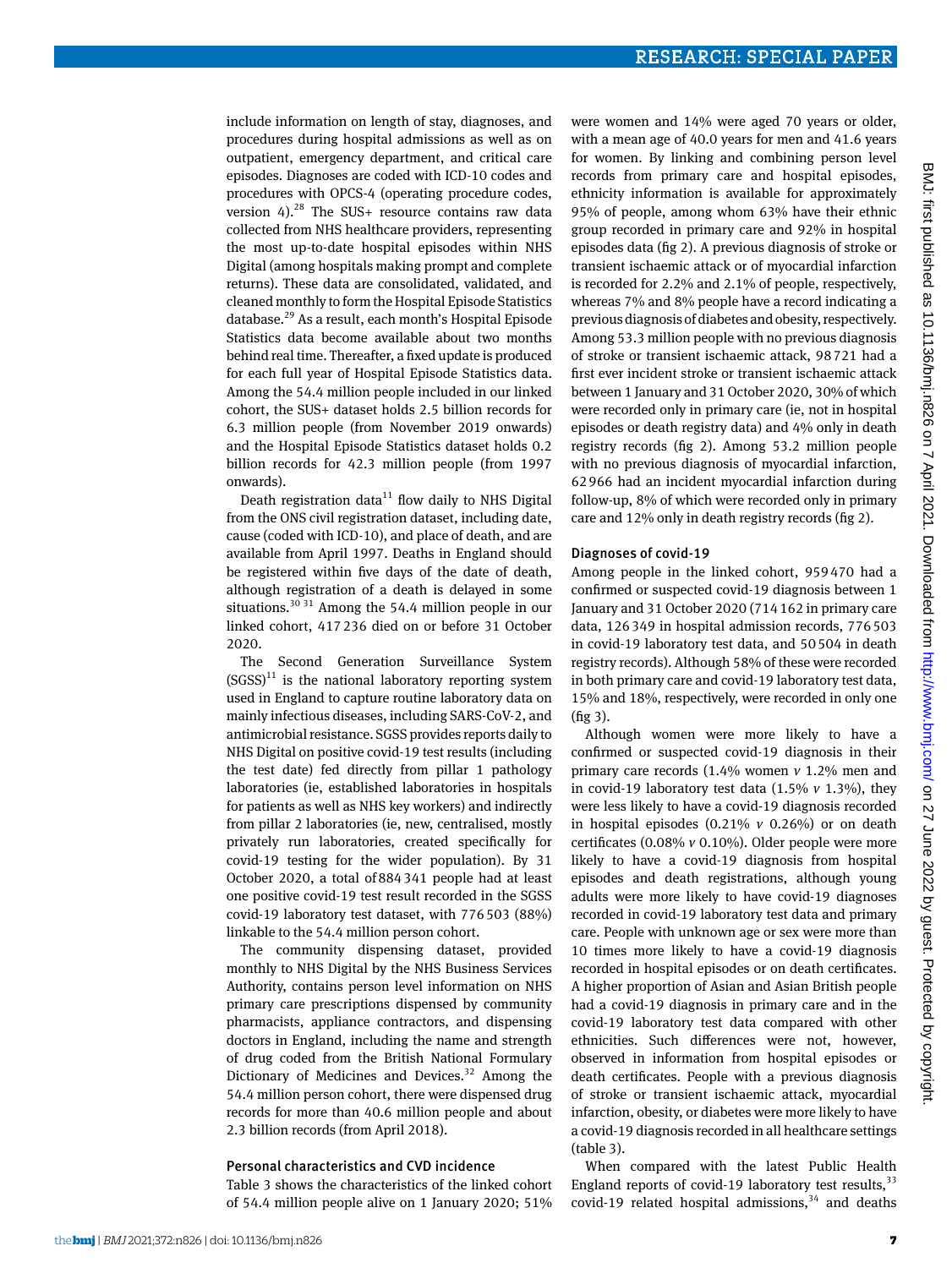## **Number of participants with a reported ethnicity (n=51 531 088, 95% of linked cohort)**



#### **98 721 people with a first ever stroke/TIA from 1 Jan-31 Oct 2020 (2.2 incident events per 1000 person years)**







with covid-19 on the death certificate, $35$  the data from our linked cohort concurs with those from relevant cumulative counts of people with covid-19 (supplementary table 8).

# **Discussion**

We have described the development and key features of a novel linked EHR resource comprising a range of current and future planned linked datasets covering the entire population of England and forming part of a UK initiative to accelerate UK-wide research on covid-19 and CVD and beyond. We include descriptive analyses of a cohort of 54.4 million people alive at the start of 2020, including more than 96% of the English population. The datasets described are already being accessed through the new NHS Digital TRE service for England to enable an expanding range of research projects through the BHF Data Science Centre's CVD-COVID-UK consortium. Notably, combining person level information across data sources delivers about 95% complete data on key characteristics, including age, sex, and ethnicity, and is essential for ascertaining CVDs of interest, such as stroke and myocardial infarction. About 90% of people with a positive covid-19 laboratory test result have linkable primary care records, and enriching the covid-19 laboratory test data with primary care, hospital episodes, and death registry data enables ascertainment of about 20% additional people with confirmed or suspected covid-19.

# Comparison with other resources

Previously, research use of linked EHRs in England has been restricted to subsets of the population, according to the coverage of various data providers, including the individual primary care computer system suppliers (eg, Clinical Practice Research Datalink,<sup>36</sup> Oxford-RCGP Research and Surveillance Centre,<sup>37</sup> QResearch,<sup>38</sup> and, more recently, OpenSafely<sup>39</sup>). Population coverage for each of these has increased during the pandemic. Supplementary table 9 provides a summary of the population based linked healthcare resources for England, which cover a population of more than five million people and include primary care data as an anchoring component. As the national provider of information, data, and IT systems for commissioners, analysts, and clinicians in health and social care in England, NHS Digital handles larger volumes of health data than any other organisation in the UK and has extremely well developed and robust processes for maintaining data security and privacy. Alignment of the new NHS Digital TRE for England with NHS Digital's systems therefore maximises security while minimising the need for transmission of large volumes of linked data to support population scale research.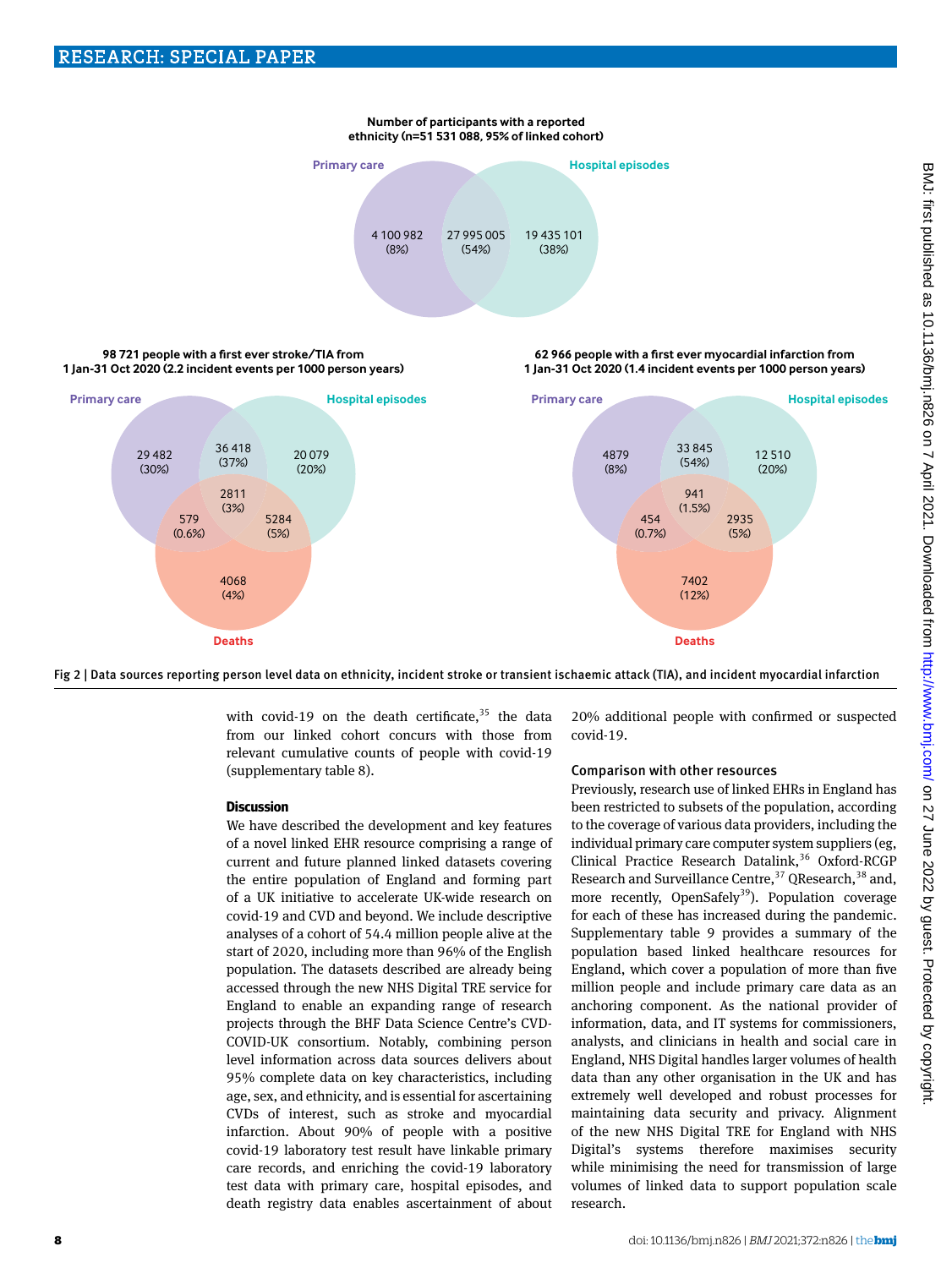

Fig 3 | Data sources reporting person level data on confirmed or suspected covid-19 diagnoses between 1 January 2020 and 31 October 2020 (n=959 470). Numbers indicate distinct people with a confirmed or suspected covid-19 diagnosis

## Strengths and limitations of this study

The currently available linked data assets comprise, to our knowledge, the world's largest single population based cohort available for research, which will be further enhanced as further datasets are added. The availability of primary care data linked to such a wide range of other data is unparalleled at this scale, while the resource is also for the first time making linked nationwide covid-19 laboratory testing and community dispensing data available for research. Given that the linked cohort comprises more than 96% coverage of the English population, it represents the English population in terms of age, sex, ethnicity, and diabetes when compared with UK government official statistics for England,<sup>40-42</sup> includes the full distribution of general practices according to geographical location and size, $25$  and includes large enough numbers of people with different characteristics to support a diverse range of statistically well powered research studies. For example, the cohort includes large numbers of: people in subgroups typically underrepresented in research (eg, several tens of thousands in each of the ethnic minority groups); younger people for whom poor outcomes of covid-19 are uncommon but nonetheless devastating (eg, almost 20 million people younger than 30 years, among whom 79 covid-19 related deaths were recorded by 31 October 2020); people experiencing the common exemplar cardiovascular outcomes of stroke or transient ischaemic attack and myocardial infarction (many tens of thousands), suggesting substantial potential to support studies on the impact of covid-19 on subtypes of stroke and myocardial infarction as well as on a wide range of rare conditions.

The NHS Digital TRE for England ensures secure, privacy protecting storage of and access to large volumes of data, while minimising the expense and security risks of data travel. Provision of data in this way is enabling a broad programme of collaborative research, encompassing several projects, which would be challenging to justify under the data dissemination model but which meet the relevant ethics and data access requirements under the trusted research environment model. Researchers from many different organisations have been able to gain rapid access to the linked datasets through the CVD-COVID-UK consortium and its data sharing agreement with NHS Digital, avoiding lengthy and costly processes for multiple separate organisational data access approvals and agreements. The consortium is enabling collaboration among researchers from across the UK, with a wide range of expertise (including clinicians from many different specialist backgrounds, data managers, computer scientists, data wranglers, epidemiologists, and biostatisticians). Furthermore, the consortium has encouraged productive interactions between researchers and NHS Digital staff (including project management, data management, data science, and technical development teams), enabling joint approaches to developing the trusted research environment service and to identifying and solving data provision and linkage challenges. The rich and diverse nature of this interdisciplinary collaboration supports clinically and methodologically informed data curation and analysis pipelines, and it will enhance the interpretation and clinical application of research outputs. Regular dataset updates ensure the contemporary relevance and dynamic nature of the data resource and will enable ongoing long term follow-up of the whole population. The development of publicly shareable, validated phenotyping algorithms<sup>19</sup> and analytical code<sup>18</sup> will avoid duplication of effort by additional groups of researchers working with the same or similar datasets. Although developed with the initial intent of supporting the CVD-COVID-UK consortium research programme, the NHS Digital TRE service for England has wider benefits, given its clear potential to expand to support research more broadly beyond covid-19 and beyond the cardiovascular domain. In addition, the work to establish the trusted research environment has generated knowledge about linked EHR data and routes to data access across the UK health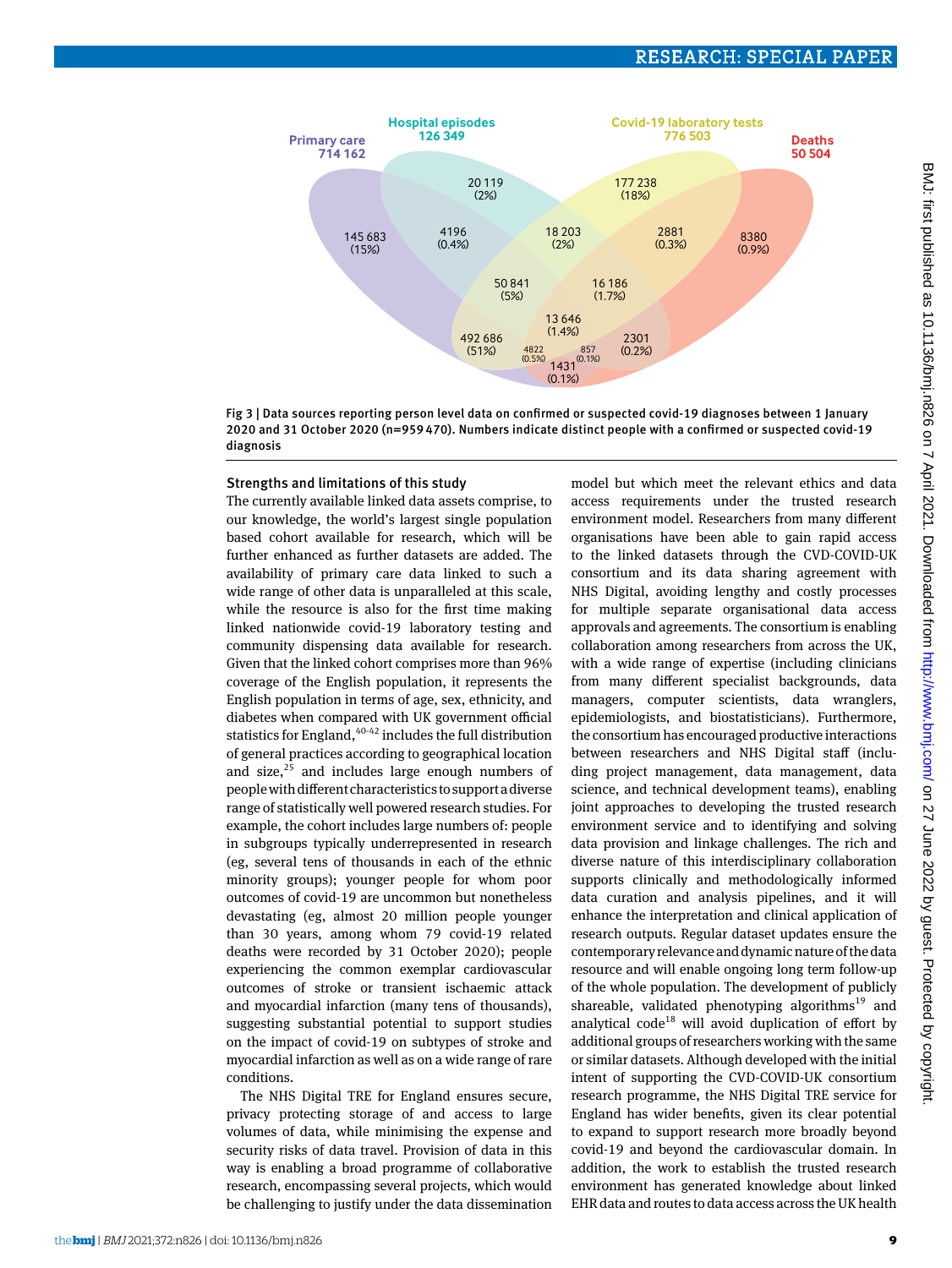data science research community, benefiting other UKwide initiatives, including the International Severe Acute Respiratory and Emerging Infection Consortium (ISARIC) study on the clinical characteristics of people admitted to hospital with covid-19, $43$  collaborative efforts to address the determinants of covid-19 susceptibility, severity, and outcome through analyses of population based cohorts with biosamples linked to national EHRs<sup>44 45</sup>; the Randomised Evaluation of COVID-19 Therapy (RECOVERY) trial of treatments for covid-19<sup>46</sup>; the COVID-19 Genomics UK (COG-UK) covid-19 viral sequencing study<sup>47</sup>; and the UK government chief scientific adviser's national core studies programme, established to coordinate the UK's covid-19 research response (in particular its underpinning data and connectivity theme led by Health Data Research UK).<sup>20</sup>

Nevertheless, limitations do exist: it is not yet possible to bring external cohort studies or trials into the environment for linkage (although data can be linked to these through NHS Digital's standard data dissemination route); the primary care data are currently restricted to a large subset of SNOMED codes and limited to people known to be alive from November 2019 onwards, although NHS Digital is currently enacting its plans to obtain a fully comprehensive primary care dataset, to be updated daily, which will become available during 2021 and will eventually replace the current primary care dataset; the trusted research environment currently has a relatively limited range of services and analytical tools, although NHS Digital is committed to expanding these; the descriptive results presented here provide an overview of the available resources with illustrative examples but are not designed to inform reliable conclusions about the associations between patient characteristics and covid-19 outcomes, as the analyses are unadjusted and so prone to confounding; information on the accuracy of the Master Patient Service matching at the level of each record within each dataset is needed to provide assurance of high linkage quality and to allow assessment of whether this varies by important patient characteristics, such as age, ethnicity, and deprivation; several previous studies have shown that nationally collated, coded health data from primary and secondary healthcare settings in the UK are sufficiently accurate for many research purposes, using a range of different validation approaches,  $4849$  but detailed, methodologically robust validation studies comparing contemporary linked UK routine data sources with expert adjudication based on the complete medical records for particular conditions are relatively rare, because they are time consuming, resource intensive, and challenging to perform<sup>50 51</sup>; while data quality checks have been performed on each dataset before creating the linked data resource, these vary by dataset (see supplementary figure 1, notes on data processing and quality checks) and future analyses might require additional checks to detect duplicates and minimise influential errors, outliers, and inconsistent records.

#### Sustainability for the future

NHS Digital has already invested in the infrastructure of its Data Access Environment that supports the new trusted research environment service. Because this service is new, ongoing costs remain uncertain but will operate on the basis of cost recovery and will vary depending on numbers of datasets being accessed, number of researchers, software licensing costs, and compute usage. The costs of establishing and maintaining the trusted research environment and associated services for the CVD-COVID-UK consortium and research aligned to the UK government's chief scientific officer's national core studies programme are being met by the BHF Data Science Centre and funding from the national core studies programme. We anticipate that data access costs for future research will be met through a range of research funding routes (potentially including the National Institutes of Health Research, UK research councils, charities, industry, and others) given the considerable value and research potential of these data.

## Extending coverage across the four nations of the UK

The BHF Data Science Centre has also enabled access for members of the CVD-COVID-UK consortium to similar, albeit not identical, linked health data in separate, national trusted research environments in Scotland (Scottish National Data Safe Haven) and Wales (SAIL Databank), with plans to extend further to Northern Ireland.10 22 23 Thus we have already extended coverage to enable studies across a population of more than 65 million people, including the majority of people in the UK and increasing possibilities for geographical comparisons across the UK. Owing to differences in data structure and coding procedures between nations, we advocate the development of analysis plans that aim for maximum consistency but allow for these nation specific differences. When appropriate, results of nation specific analyses can be combined to produce UK-wide results. Such combined analyses will, increasingly, be able to take advantage of Health Data Research UK's plans to provide the infrastructure, methods, and tools to enable federation of analyses across trusted research environments.<sup>52</sup>

## Conclusion

We describe provision for research of linked nationwide EHR data for England and show the importance of linking person level data from different health settings for defining exemplar CVD outcomes, covid-19 diagnoses, and key characteristics. By covering almost the entire population of England, the resource includes all age groups, ethnicgroups, geographical locations, and socioeconomic, health, and personal characteristics, and it can enable statistically powerful population scale research with large numbers of outcomes. The resource is accessible to approved researchers through a secure trusted research environment hosted by NHS Digital to support research on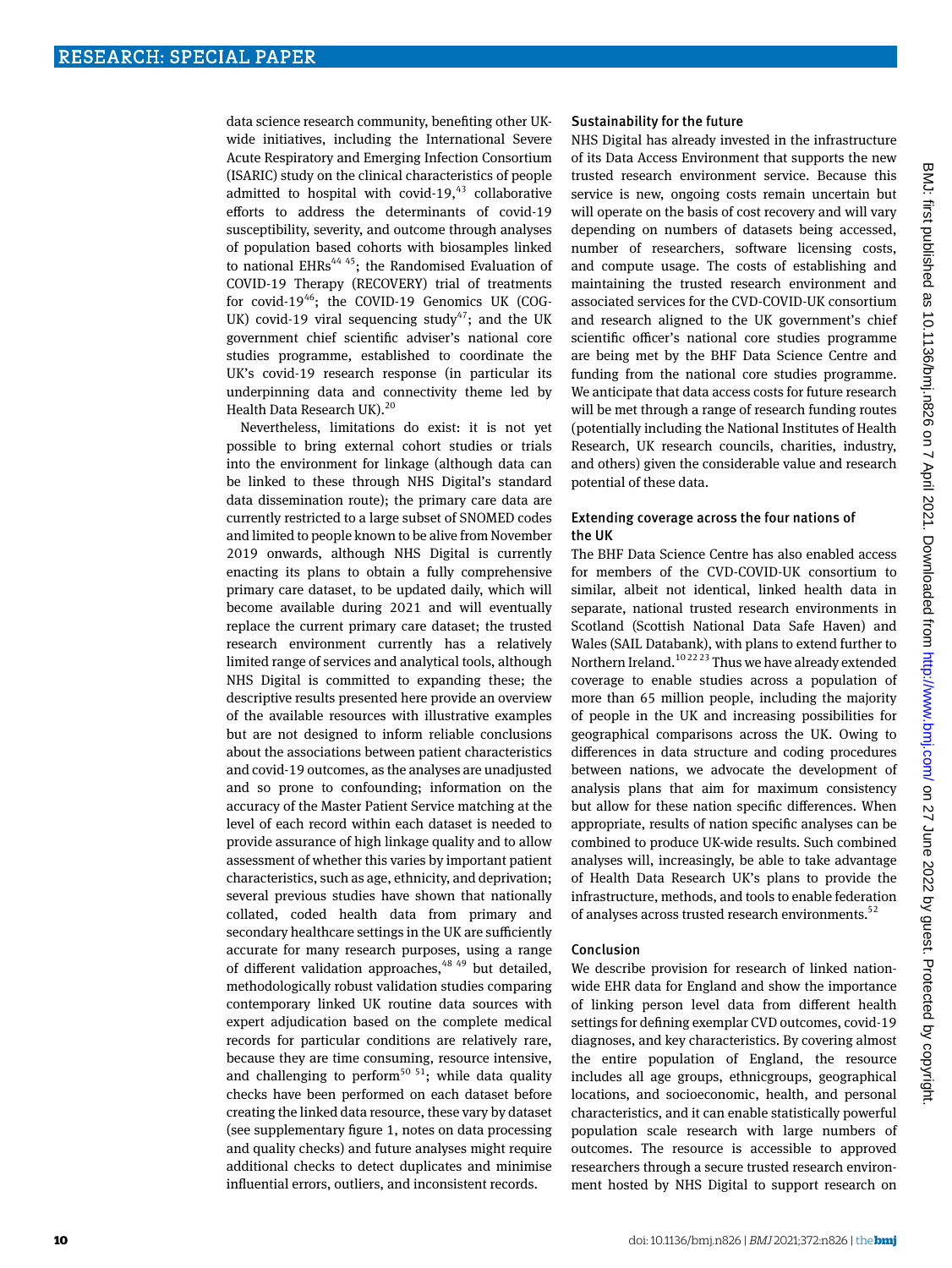## covid-19 and CVD, with plans to expand to benefit a broad range of research.

## **AUTHOR AFFILIATIONS**

<sup>1</sup>British Heart Foundation Cardiovascular Epidemiology Unit, Department of Public Health and Primary Care, University of Cambridge, Cambridge, UK

<sup>2</sup> British Heart Foundation Centre of Research Excellence, University of Cambridge, Cambridge, UK

<sup>3</sup> Health Data Research UK Cambridge, Wellcome Genome Campus and University of Cambridge, Cambridge, UK

4 National Institute for Health Research Blood and Transplant Research Unit in Donor Health and Genomics, University of Cambridge, Cambridge, UK

5 The Alan Turing Institute, London, UK

6 Population Health Sciences, Bristol Medical School, University of Bristol, Bristol, UK

<sup>7</sup> Health Data Research UK, South West Better Care Partnership, Bristol, UK

8 National Institute for Health Research Bristol Biomedical Research Centre, University of Bristol, Bristol, UK

<sup>9</sup>NHS Digital, Leeds, UK

<sup>10</sup>University of Pennsylvania Perelman School of Medicine, Philadelphia, PA, USA

 $11$ MRC University of Bristol Integrative Epidemiology Unit, Bristol, UK 12British Heart Foundation Research Accelerator, University College London, London, UK

<sup>13</sup>Institute of Health Informatics, University College London, London, UK

<sup>14</sup>National Institute for Health Research University College London Hospitals Biomedical Research Centre, University College London, London, UK

<sup>15</sup> Population Data Science and Health Data Research UK, Swansea University, Swansea, UK

<sup>16</sup>Barts Health NHS Trust, The Royal London Hospital, London, UK 17University College London Hospitals NHS Trust, London, UK

<sup>18</sup>Centre for Clinical Brain Sciences, University of Edinburgh, Edinburgh, UK

<sup>19</sup>Nuffield Department of Population Health, University of Oxford, Oxford, UK

<sup>20</sup>BHF Data Science Centre, Health Data Research UK, London, UK 21Usher Institute, Edinburgh Medical School, University of

Edinburgh, Edinburgh, UK

Contributors: All authors drafted and revised the manuscript. AL prepared the figures and graphics. JS and CS contributed equally. AW, RD, SH, JC, SI, VW, SD, AB, and WW were responsible for data wrangling, quality assurance, and analysis (including generating phenotype definitions). CS is the guarantor. The corresponding author attests that all listed authors meet authorship criteria and that no others meeting the criteria have been omitted.

In addition, the following people are acknowledged:

Consortium coordination (BHF Data Science Centre core team): Rouven Priedon, Cathie Sudlow, Lynn Morrice, and Debbie Ringham.

Consortium membership: [www.hdruk.ac.uk/wp-content/](https://www.hdruk.ac.uk/wp-content/uploads/2021/01/210128-CVD-COVID-UK-Consortium-Members.pdf) [uploads/2021/01/210128-CVD-COVID-UK-Consortium-Members.](https://www.hdruk.ac.uk/wp-content/uploads/2021/01/210128-CVD-COVID-UK-Consortium-Members.pdf) [pdf](https://www.hdruk.ac.uk/wp-content/uploads/2021/01/210128-CVD-COVID-UK-Consortium-Members.pdf) (also see supplementary annexe 1)—consortium members who contributed to discussions leading up to this manuscript and provided helpful insights and comments.

Public and patient advisory panel: Suzannah Power, Lynn Laidlaw, Michael Molete, and John Walsh.

NHS Digital (coordination, data management or provision, data access request, and information governance support, trusted research environment support: Garry Coleman, Cath Day, Elizabeth Gaffney, Tim Gentry, Lisa Gray, Sam Hollings, Richard Irvine, Brian Roberts, Estelle Spence, and Janet Waterhouse.

The results described are based on data from patients, collected by the NHS as part of its care and support. We also thank the data providers who make anonymised data available for research.

Funding: The British Heart Foundation Data Science Centre (grant No SP/19/3/34678, awarded to Health Data Research (HDR) UK)

funded co-development (with NHS Digital) of the trusted research environment, provision of linked datasets, data access, user software licences, computational usage, and data management and wrangling support, with additional contributions from the HDR UK data and connectivity component of the UK governments' chief scientific adviser's national core studies programme to coordinate national covid-19 priority research. Consortium partner organisations funded the time of contributing data analysts, biostatisticians, epidemiologists, and clinicians.

AA is supported by Health Data Research UK (HDR-9006), which receives its funding from the UK Medical Research Council (MRC), Engineering and Physical Sciences Research Council (EPSRC), Economic and Social Research Council (ESRC), Department of Health and Social Care (England), Chief Scientist Office of the Scottish Government Health and Social Care Directorates, Health and Social Care Research and Development Division (Welsh government), Public Health Agency (Northern Ireland), British Heart Foundation (BHF), and Wellcome Trust; and Administrative Data Research UK, which is funded by the ESRC (grant ES/S007393/1). AB is supported by research funding from the National Institute for Health Research (NIHR), British Medical Association, Astra-Zeneca, and UK Research and Innovation. AB, AW, and SD are part of the BigData@Heart Consortium, funded by the Innovative Medicines Initiative-2 Joint Undertaking under grant agreement No 116074. AW and SI are supported by the BHF-Turing Cardiovascular Data Science Award (BCDSA\100005) and by core funding from UK MRC (MR/L003120/1), BHF (RG/13/13/30194; RG/18/13/33946), and NIHR Cambridge Biomedical Research Centre (BRC-1215-20014). JC, JS, and RD are supported by the Health Data Research (HDR) UK South West Better Care Partnership and NIHR Bristol Biomedical Research Centre. SD is supported by HDR UK London, which receives its funding from HDR UK funded by the UK MRC, EPSRC, ESRC, Department of Health and Social Care (England), Chief Scientist Office of the Scottish Government Health and Social Care Directorates, Health and Social Care Research and Development Division (Welsh government), Public Health Agency (Northern Ireland), BHF, and Wellcome Trust; Alan Turing Fellowship (EP/N510129/1); NIHR Biomedical Research Centre at University College London Hospital NHS Trust. VW is supported by the University of Bristol Medical Research Council Integrative Epidemiology Unit (MC\_UU\_00011/4). WW is supported by a Scottish senior clinical fellowship, CSO (SCAF/17/01).

The views expressed are those of the authors and not necessarily those of the organisations listed. The funders of this work played no role in the collection, analysis, or interpretation of data; in the writing of the report; or in the decision to submit the article for publication.

Competing interests: All authors have completed the ICMJE uniform disclosure form at [www.icmje.org/coi\\_disclosure.pdf](http://www.icmje.org/coi_disclosure.pdf) and declare: support from the funders listed above; no financial relationships with any organisations that might have an interest in the submitted work in the previous three years; no other relationships or activities that could appear to have influenced the submitted work. SH works as a data scientist and data curator for NHS Digital, which holds and processes the data.

Ethical approval: The North East-Newcastle and North Tyneside 2 research ethics committee provided ethical approval for the CVD-COVID-UK research programme (REC No 20/NE/0161).

Data sharing: The authors and colleagues across the CVD-COVID-UK consortium have invested considerable time and energy in developing the data resource described here and are keen to ensure that it is used widely to maximise its value. For inquiries about data access, please see [www.healthdatagateway.org/dataset/7e5f0247-f033-](http://www.healthdatagateway.org/dataset/7e5f0247-f033-4f98-aed3-3d7422b9dc6d) [4f98-aed3-3d7422b9dc6d](http://www.healthdatagateway.org/dataset/7e5f0247-f033-4f98-aed3-3d7422b9dc6d) or email [bhfdsc@hdruk.ac.uk](mailto:bhfdsc@hdruk.ac.uk).

The three lead authors, AW, JS, and CS (the manuscript's guarantors), affirm that the manuscript is an honest, accurate, and transparent account of the resource and analyses being described and that no important aspects have been omitted.

Dissemination to participants and related patient and public communities: Results will be disseminated through the British Heart Foundation (BHF) Data Science Centre and CVD-COVID-UK webpages on the Health Data Research UK website, BHF communication channels, the BHF Data Science Centre's lay members panel, and NHS Digital communications channels.

Provenance and peer review: Not commissioned; externally peer reviewed.

This is an Open Access article distributed in accordance with the terms of the Creative Commons Attribution (CC BY 4.0) license, which permits others to distribute, remix, adapt and build upon this work,